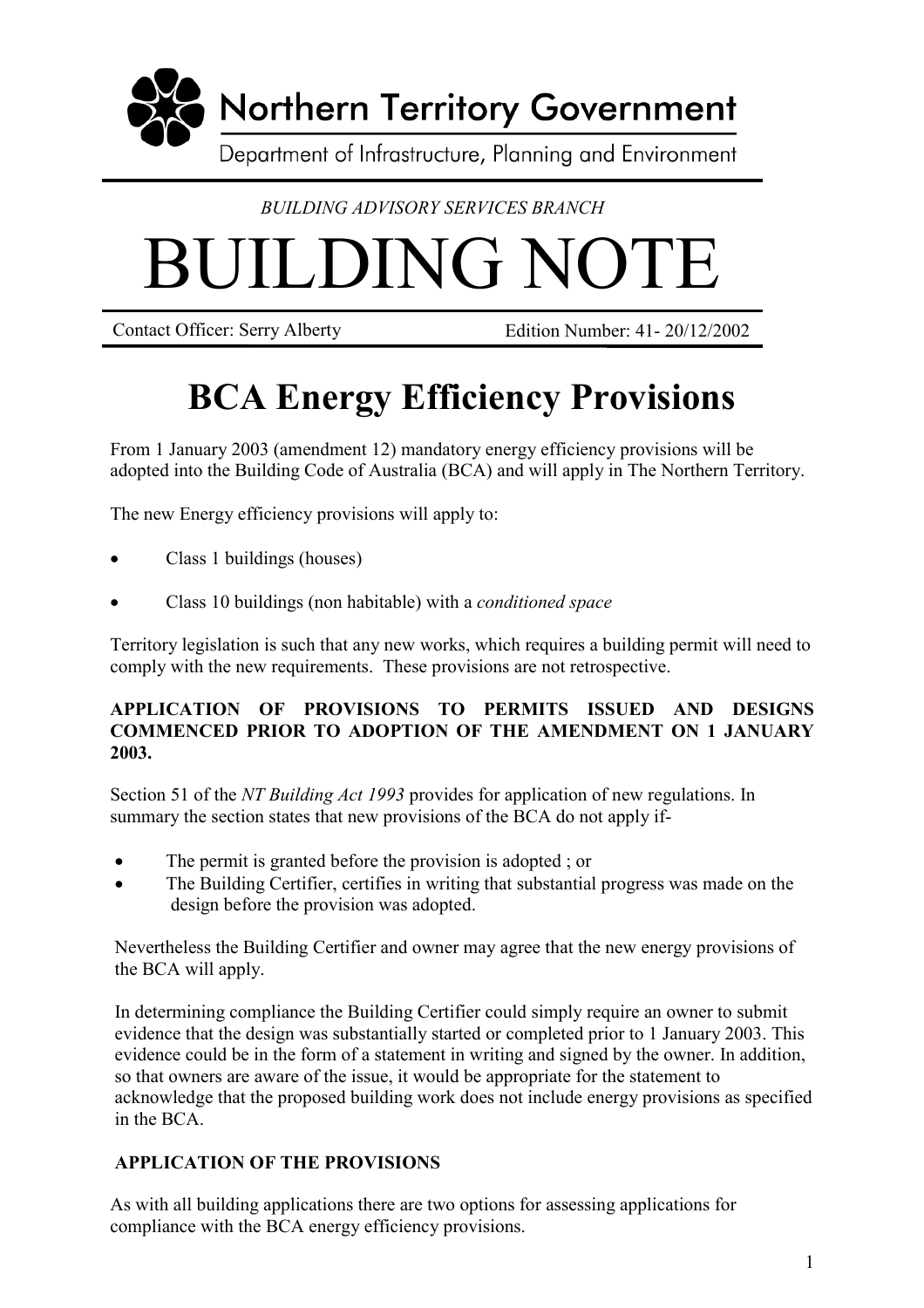- Deemed to Satisfy assessing compliance with the acceptable construction provisions; or
- Assessing compliance of an alternative solution against the performance requirements

It would be assumed that for the most part applicants would be seeking assessment against the Deemed to Satisfy provisions unless otherwise specified.

If an owner wishes to go down the alternative solution path suitable evidence and documentation will need to be provided to demonstrate that the solution complies with the performance requirements. This documentation will need to be based on BCA 96 assessment methods.

Building Certifiers and applicants have the ability to refer alternative solutions to the Buildings Appeals Board who will provide an assessment/referral service in relation to the methodology used to determine as to whether the alternative solution complies with the performance requirements of the code.

Applications for referral on alternative solutions cannot be considered unless accompanied by a full assessment in accordance with the BCA.

#### **VERIFICATION METHODS**

Whilst the BCA has two verification methods, Verification V2.6.2.1 using stated value is not applicable in the NT. This action was taken on the basis that software packages do not, at this stage, adequately model natural ventilated or free running houses.

The second allowable verification method V2.6.2.2 using a reference building requires the evaluation of the proposed design compared against a reference house. The method involves doing two energy evaluations.

#### **APPLICATION OF PROVISIONS TO ALTERATIONS, ADDITIONS AND EXTENSIONS TO EXISTING BUILDINGS**

From 1 January 2003 (amendment 12) mandatory energy efficiency provisions will be adopted into the Building Code of Australia (BCA) and will apply in The Northern Territory. The provisions are applicable to new houses, conditioned outbuildings as well as alterations, additions and extensions to existing buildings.

Building Certifiers commonly deal with permit applications that are for parts of a building (additions and extensions) and interpreting compliance of that part of the building with the BCA. This process should be no different when considering additions and extensions in relation to compliance with the energy efficiency provisions.

The Building Certifier in determining the degree of compliance needs to consider the appropriateness of each criteria to the particular case. Any decision made under this context can extend to not requiring a particular level of a performance to be achieved, if that is the appropriate action to be taken.

There will be instances when it is not practicable or appropriate for the energy efficiency provisions to be applied to other alterations that are not additions or extensions. (For example the replacing or changing of a window.)

It is not possible to include all situations that might have to be considered by Building Certifiers in the future. Nevertheless the following situations are provided as a general guide.